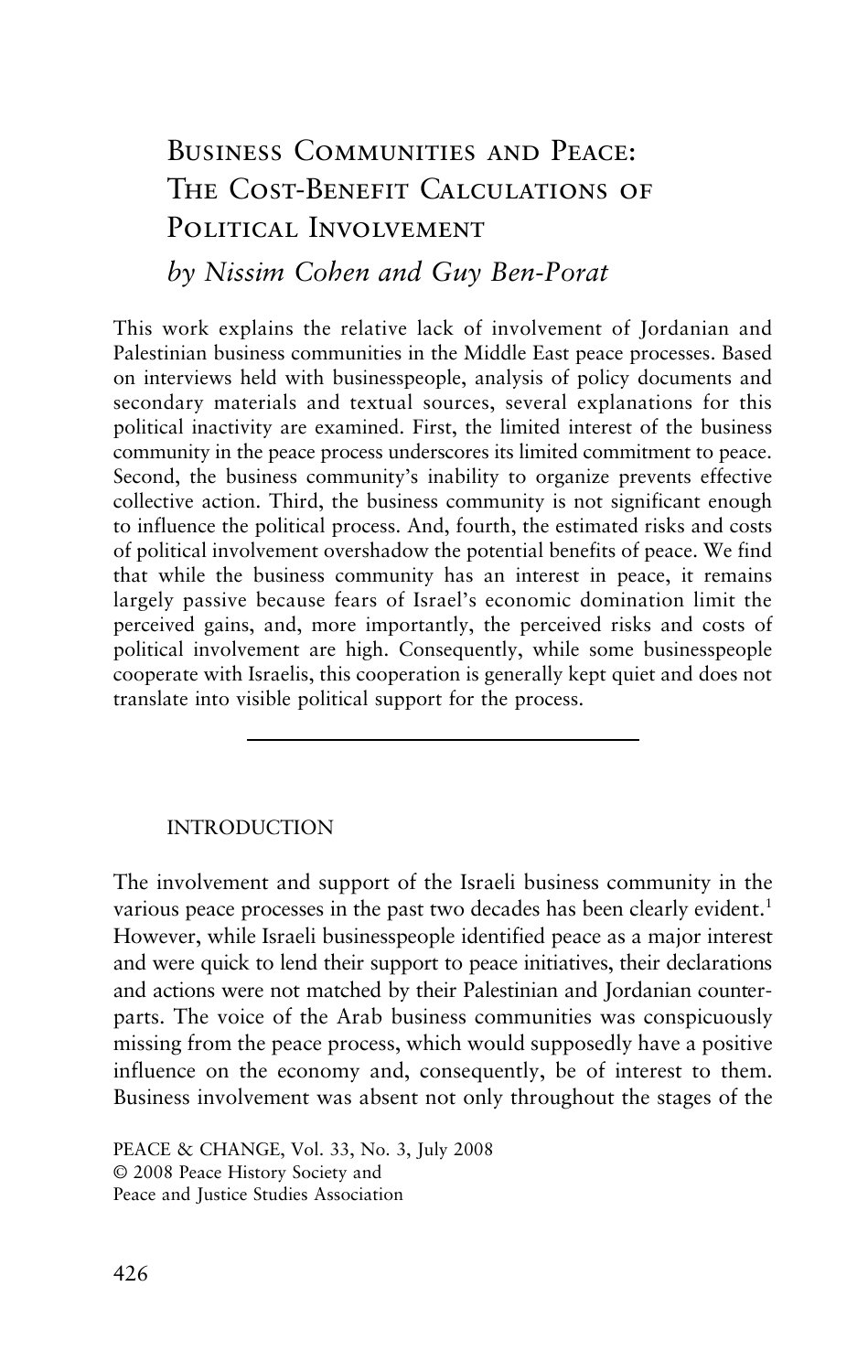process but also after agreements were signed and attempts to create a "warm peace" were made. Arab businesspeople were reluctant to cooperate, and if they did, they usually preferred to keep a low profile. This position of businesspeople and business communities has significant implications, as discussed below, for the ability to involve business in the peace process and use its power to transform protracted conflicts.

The purpose of this article, based on 23 interviews with Palestinian and Jordanian businesspeople, as well as other primary and secondary sources, is to develop some explanations for the seeming apathy of Arab businesspeople to the peace process. This understanding is significant because many peace processes, including the Middle East peace process in its early stages (and possibly in the future), rely on economic development as a tool for peace making. In the two case studies selected for this article, the business communities display limited interest and involvement in the peace process in spite of its potential for economic development, supposedly a significant business interest. This seeming paradox can be resolved by the realization that political intervention always has costs and is conditioned by cost-benefit calculations. Thus, when businesspeople decide to take action, they must be convinced that it has a good chance of success and that the benefits outweigh the risks and costs.

Specifically, the passive stance of Arab businesspeople raises four interrelated questions that also serve as alternative explanations for their political choices. First, do Jordanian and Palestinian businesspeople and business communities have an interest, be it economic or otherwise, in peace with Israel? Second, are these business communities capable of collective action to support peace? Third, what are the potential risks and costs of such political involvement? And fourth, does the business community have sufficient political influence to make political intervention worthwhile? Combined, these questions relate to the cost-benefit calculations associated with organizing for peace. We will return to these questions after we develop the theoretical framework below.

The interviewees for this research were senior businesspeople involved in business organizations and/or business relations with Israeli counterparts. The sensitivity of the subject made the interviews a difficult task, and most interviewees asked to remain anonymous. While the interviewees were not necessarily a representative sample of the business community, they were asked not only about their own opinions but also of their experiences and perceptions of their business community. This preliminary research, therefore, provides significant insights into the role of Arab business communities in the peace process.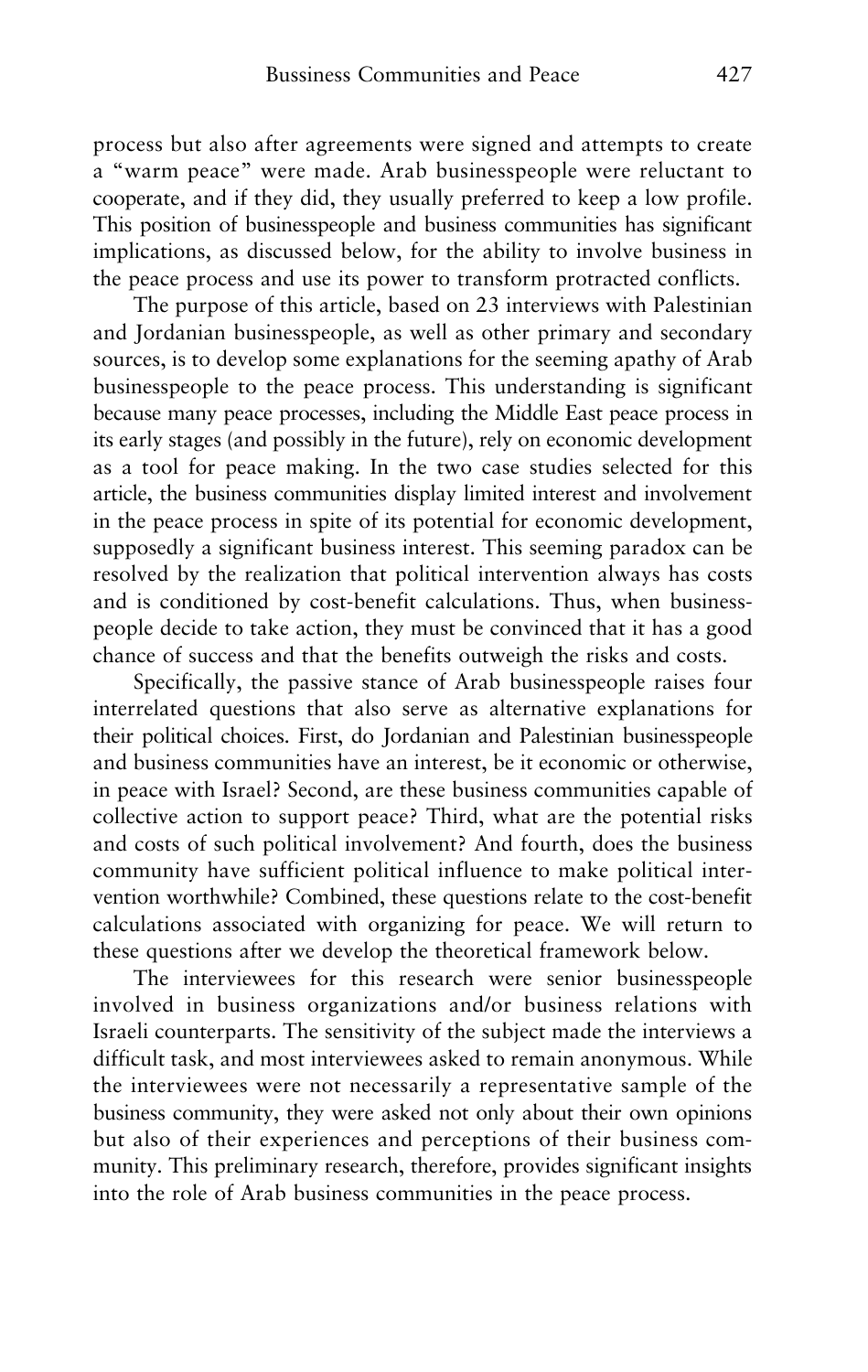#### BUSINESS, BUSINESS POWER, AND PEACE

The role of business in conflict resolution and peace building has been described recently by the Secretary General of the United Nations as "crucial, for good and for ill."2 Business people and groups, on the one hand, have been involved in the manufacture and export of arms as well as in the exploitation of and trade in lucrative natural resources in war-torn areas.<sup>3</sup> On the other hand, it has been argued that businesses not only have a stake in the resolution of violent conflicts but also the capacity to create the "peace dividends" that could change priorities and lead to the reconciliation of protracted conflicts.4 The term "peace dividends," originally used to examine the effects of redirecting "unproductive" defense spending at the end of the Cold War, was also used to describe the attempts of regional and core powers to devise and influence peace in local, sometimes marginal, but important conflicts.5 After the Cold War the potential role of business in peace processes was perceived especially positive, because the benefits of peace included global integration and economic growth.

The linkage established between peace and economic growth or prosperity allows for a greater involvement (and influence) of business in peace processes. First, peace dividends are the result not only of decisions made by major states but also of the investment strategies of private business that contribute to growth. Second, in conflict zones the business community is sensitive to the costs of the conflict and, given its international ties, aware of the potential benefits of the conflict's resolution.<sup>6</sup> Thus, the potential or real peace dividends in the form of global integration could motivate the business community and its allies to actively support peace.<sup>7</sup> Finally, the acquired political power of business provides it with an influential position vis-à-vis policy-making processes, so it can successfully promote peace.

Business communities are believed to hold a "distinctive privileged position" in democratic politics.<sup>8</sup> This position is explained by close social and ideological ties between economic and political elites, contributions made to campaigns, skilled lobbyists employed by business to promote and protect its interests, the ability to shape public opinion, and the dependence of the state on "business confidence."9 Resources and capabilities, however, are not automatically translated into power over outcomes and political influence. Thus, the claim that business "always gets what it wants" often flies in the face of empirical fact when business is unable to exercise its supposed power and suffers political losses with economic consequences.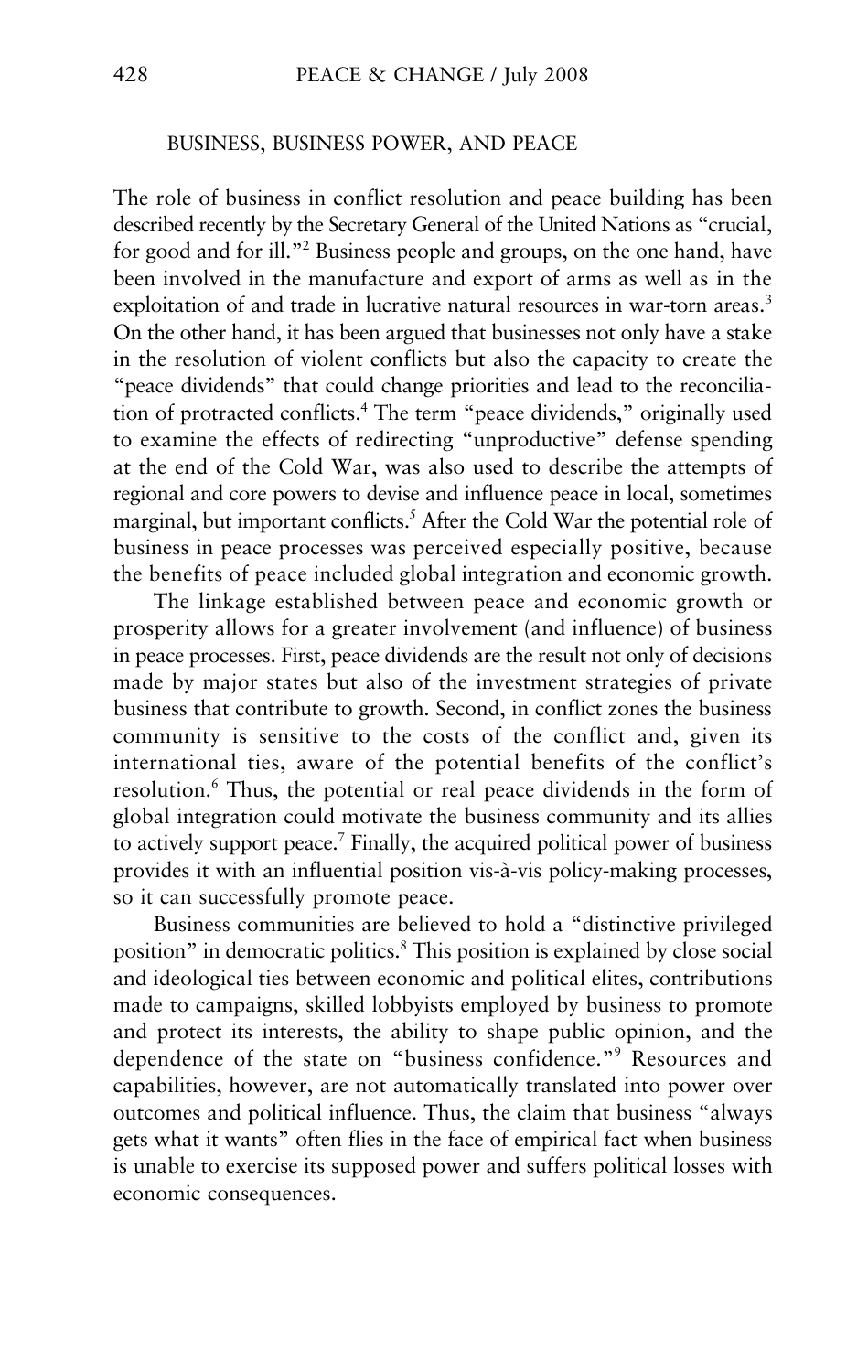Studies of business communities in peace processes reveal a complex picture. A study of the involvement of Israeli and Northern Irish businesses in the early stages of the peace process found that despite the organization, mobilization, and (seemingly) political power of the Israeli business community, its impact on the peace process was limited. The study also found that after an initial phase of political involvement, the business community seemed to withdraw from politics and refrain from organized intervention.10 Conversely, in Russia during its transition period from communism, liberal elites with an interest in peace and a smooth transition to a globalized market economy prevailed over other elites more prone to conflict. Specifically, political and economic winners in Russia's transition pursued foreign policies that avoided international conflicts because they stood to gain the most from peaceful foreign relations.11 In South Africa the business community, sensitive to the economic costs of the embargo placed on the apartheid regime, pressed the government for democratization.<sup>12</sup>

As mentioned above, business power depends on a common interest, organizational capacity, and political influence. Unity is critical because, regardless of its accumulation of resources, business will be a powerful political player only to the extent that it is capable of mobilizing as a politically unified force.<sup>13</sup> Research shows that the business community is often fragmented $14$  and businesses either do not have a common interest or are unable to overcome collective action problems. Businesspeople may have different or contradictory interests that may prevent cooperation; they might find the costs of political action too high; they might fail to organize because of a collective action problem. Even if business is able to overcome these problems, its ability to exert influence and shape policy depends, first, on power relations between business and government and, second, on its general stance in the broader society. Thus, while the state and government are dependent upon business performance, business is equally dependent on decisions and policies of governments that protect its property and regulate its activity. In addition, where political issues are wider in scope and pertain to questions of national identity and sentiments, in order to exert influence business has to co-opt wider circles for support.

The literature on business and politics concentrates on liberaldemocratic regimes where business operates as an interest group through the various channels of influence described above. Business may have political influence in other types of regimes as well, where governmental officials must reckon with a group that is in a position to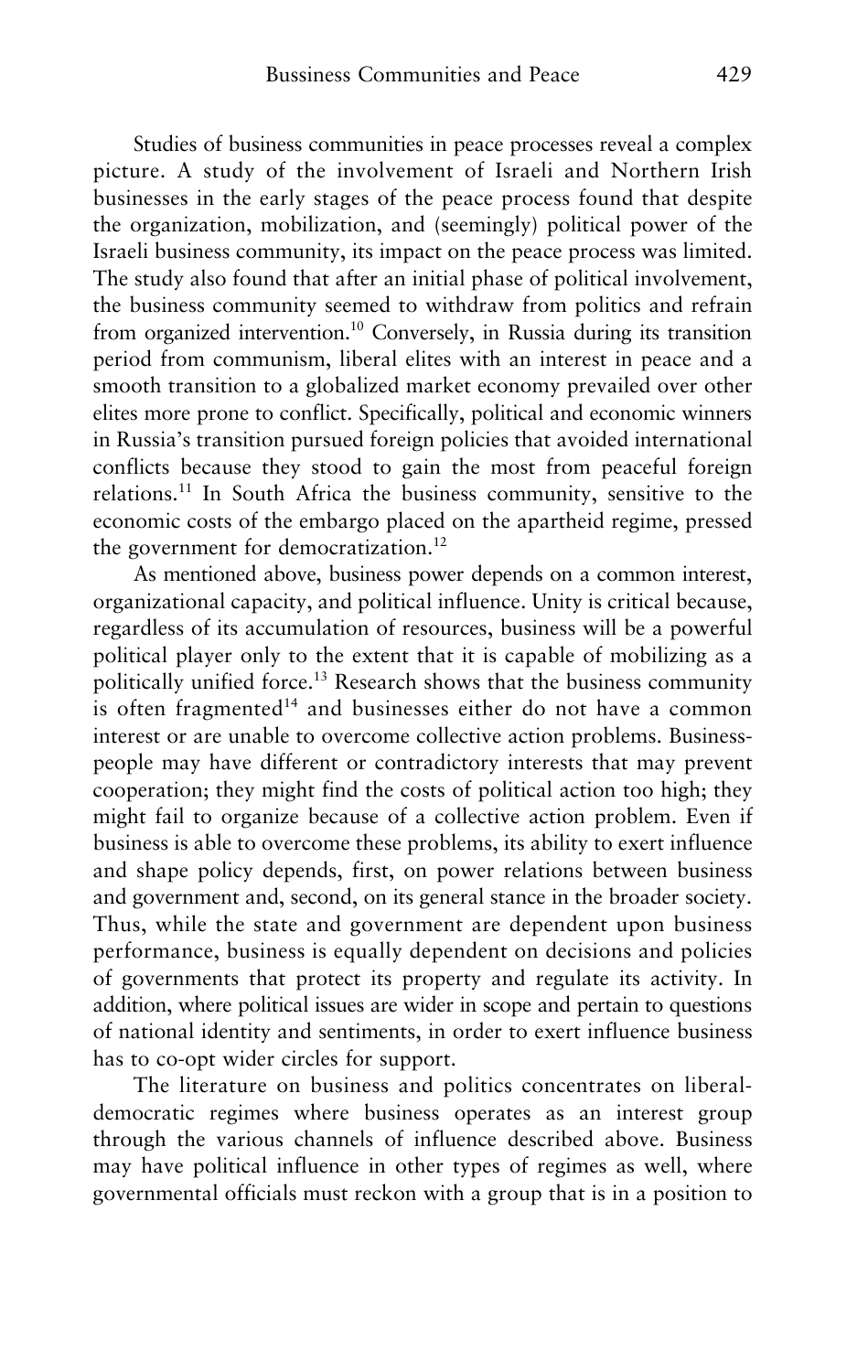tie up the economy.15 Business and governments in nondemocratic regimes could develop a relationship in which government supports business through bureaucratic favoritism and protection and, in return, businesspeople provide government not only with revenues but also with international linkages through their business interactions. Businesspeople in these regimes can also enjoy broader political power through their economic and social position as providers of employment and resources. Thus, while business in nondemocratic regimes may not have the same channels of influence as in democracies, it can achieve a dominant political position through other means and can influence political processes.

Political compromises to resolve external conflicts provide a good test case of business' power in democracies and nondemocracies. On the one hand, peace can present a common interest around which a business community can be formed. On the other hand, peace encompasses issues beyond pure economic matters, is of concern to many people, and involves other considerations. Consequently, political intervention in controversial peace processes has higher risks and costs. Collective action by the business community is different in nondemocratic states where the capacity to organize is limited. However, neither public opinion nor business interests can be discounted, because nondemocratic governments also need legitimacy, often related to economic performance and national identity.

Business' intervention is expected to be based on a cost-benefit analysis that takes into account the perceived benefits of peace, the local costs and risks of intervention, and the estimated ability to make a difference. Thus, a businessperson would ask if the benefits of intervention exceed the costs and whether intervention would make a difference. Peace could provide belligerent states with economic globalization opportunities precluded by the ongoing conflict. While globally oriented businesspeople are likely to support this process, locally oriented businesspeople, or those in less developed states, might perceive peace and globalization as an economic threat that endangers their secured position by exposing them to international competition. Similarly, business that benefits from state protection, as is the case in some nondemocratic societies, can be indifferent to the promises of globalization. Business, therefore, could be hostile or indifferent to a peace process if it does not stand to reap benefits from it.

Even if business does perceive peace as economically beneficial, it must convince others of its benefits. Individuals and groups might be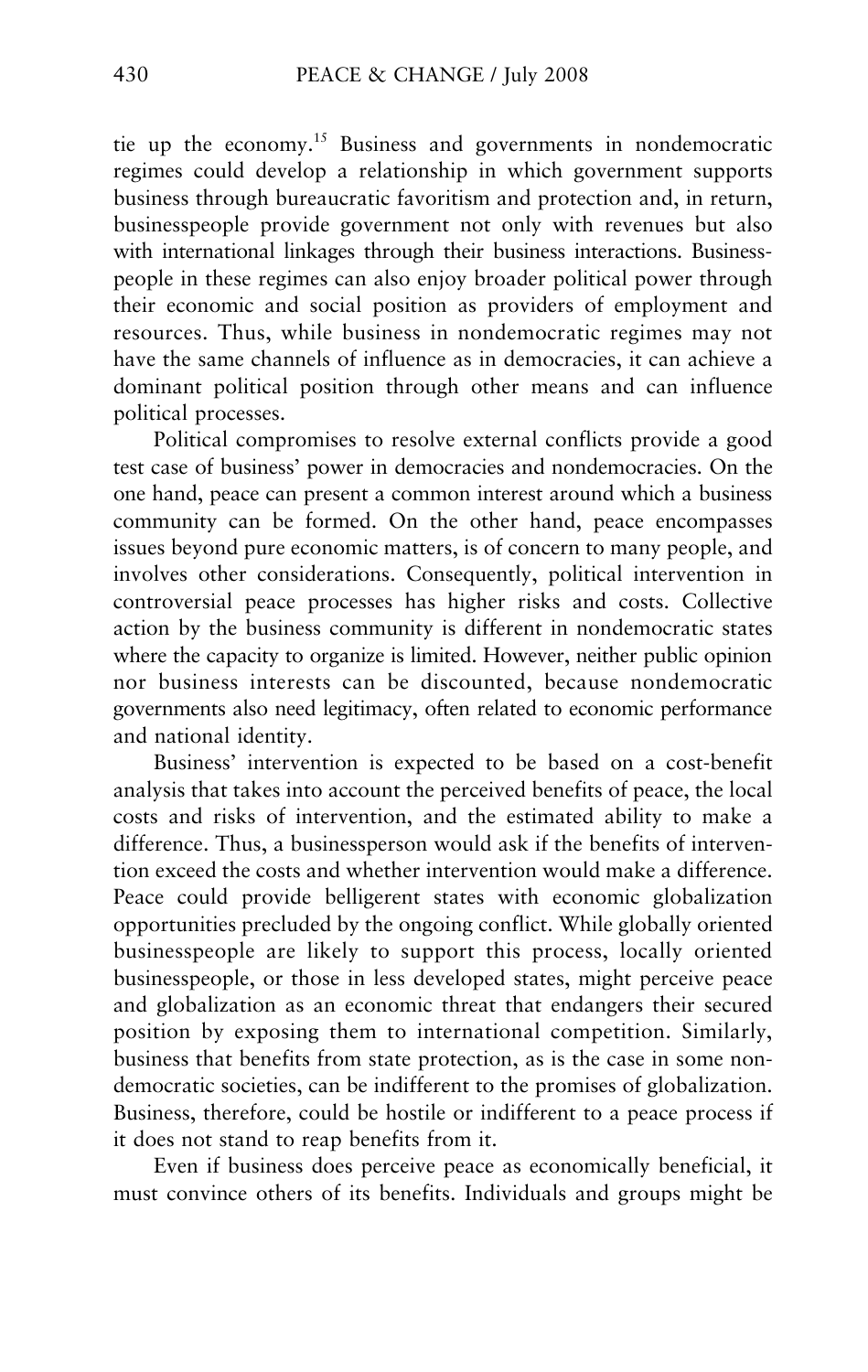indifferent or hostile to peace, either because the benefits of peace are marginal for them or because peace entails compromises over issues that pertain to national security and identity. In such cases, the business community would have to consider not only the benefits of peace but also the risks of politically identifying with a controversial peace process. Thus, the cost-benefit analysis of businesspeople for political involvement would include a number of factors. First, is the general perception that peace would be economically beneficial? Second, if so, does business have an ability to organize collectively to achieve its collective interest? And, third, what is business' perception of its social position and its ability to make a difference through its political involvement? The legitimacy and political efficacy business enjoys in the broader society underlies its capacity to influence the peace process by presenting its interests—peace and global integration—as universal rather than particular. If it is successful in presenting this case, business can then lead the society in a desirable direction.

### RESEARCH HYPOTHESES

The questions developed above regarding business' interests and abilities to promote peace will be examined in this article through the involvement or lack thereof of Jordanian and Palestinian businesspeople in the peace process. As explained above, the passive stance of these business communities, especially in comparison with the Israeli business community, requires an explanation. The Palestinian Authority and Jordan are not liberal democracies, but they are not autocratic regimes either, since there is active political debate in both on the role of business. Jordan is a constitutional monarchy with an elected bicameral national assembly, and its political parties and the media engage in active political debate. The Palestinian Authority, established in 1994 following the Israeli–Palestinian Oslo Accords, is a far less coherent political system. It holds at most limited territorial authority, and since the collapse of the Oslo peace process in 2000, it has been further undermined. Yet, elections have been held in the Palestinian Authority and public debate on various issues is ongoing. In both cases, Palestinian and Jordanian, we argue that there is a potential for business involvement in the debates over relations with Israel.

We used interviews conducted with businesspeople in Palestine and Jordan, as well as documents and secondary materials, in order to understand their perceptions of peace, interests in peace, and political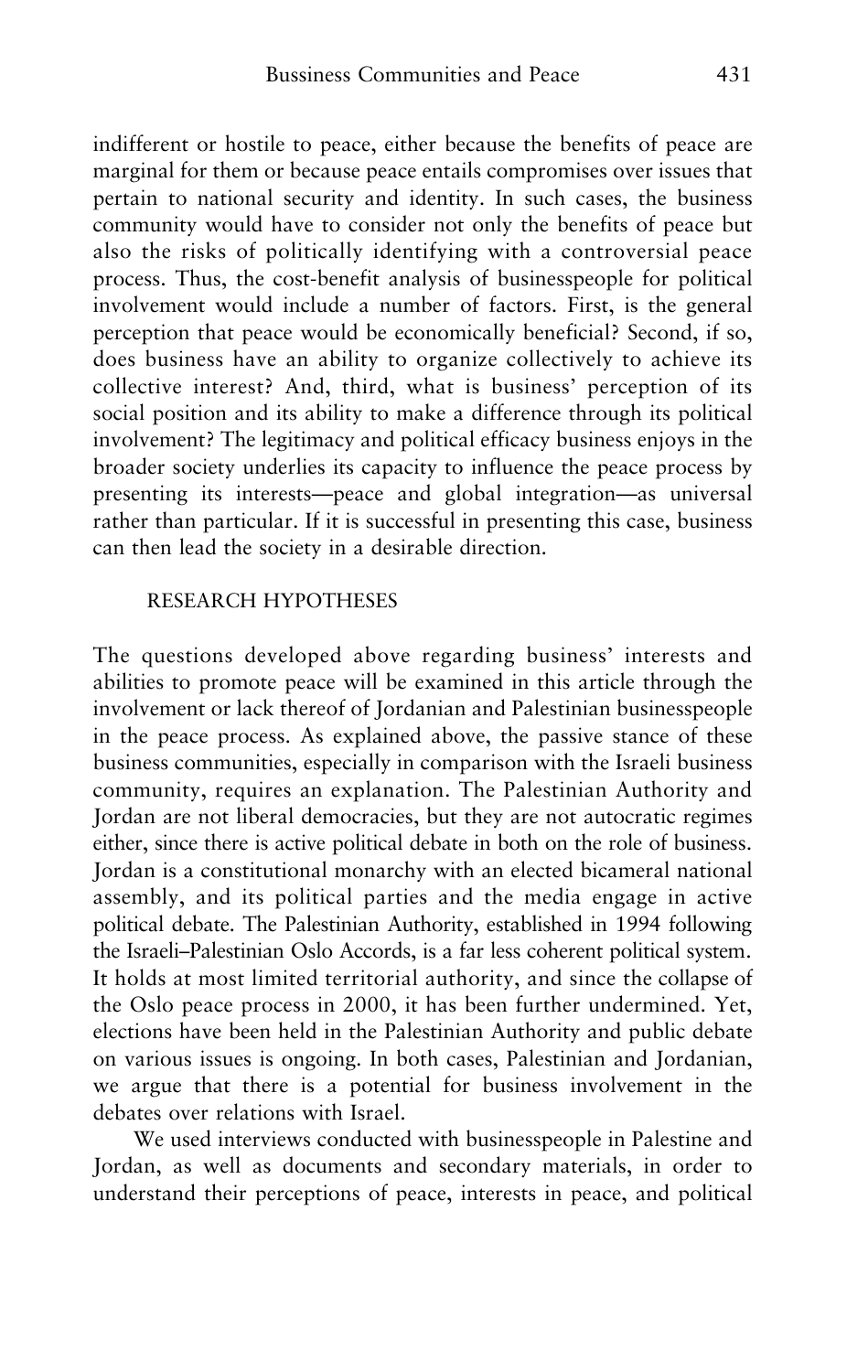capabilities—namely, the cost-benefit analysis that underscores their choices.

Interviews with businesspeople were a sensitive process. They were conducted in the midst of the "second Intifada," a period of violence and high tensions. Many businesspeople feared to be identified and declined to be interviewed. Those who did agree to be interviewed asked to remain anonymous. The interviewees were located either by their public involvement in business associations or by a "snow ball" technique where participants were asked to suggest other names. The research includes 23 interviews, 13 with Palestinian businesspeople and the rest with Jordanians. Interviews with the Palestinian businesspeople were held at checkpoints or in Israel. Most of the interviews with the Jordanian businesspeople were held in Israel or at border crossings between Israel and Jordan. We also used business conventions and seminars to meet with businesspeople. Those who participated are obviously not necessarily a representative sample of the business community. However, the perceptions of those who are cooperating with Israel or would be willing to cooperate is significant in itself. In addition, interviewees were asked to describe perceptions in their business community and society at large in order to gain a broader perspective.

We suggest several potential explanations for the passive stance of the business communities in Palestine and Jordan. First, the business communities have a limited capability to organize and act politically because of the nondemocratic political structure of their states. Second, rather than a business community with a common interest, there are split interests and worldviews that make collective action difficult and raise the costs of political intervention. Third, the business community does not have the status and leadership among the public that would allow it to act politically. Thus, fourth, the economic benefits of peace are matched by the costs of popular opposition to peace and the risks of social and economic sanctions. Finally, fifth, businesspeople are concerned about Israel's economic power and technological advantages, so the benefits of peace seem either small or unevenly divided.

Using two different case studies, we will demonstrate how these explanations pertain to different aspects of the cost-benefit calculations. While these cases share some similarities that justify comparison, they are also different enough to expect different trajectories. Jordan and the Palestinian Authority both share similar incentives for peace and are wary of their economic inferiority vis-à-vis Israel. However, Jordan's independence and the longer history of its business community create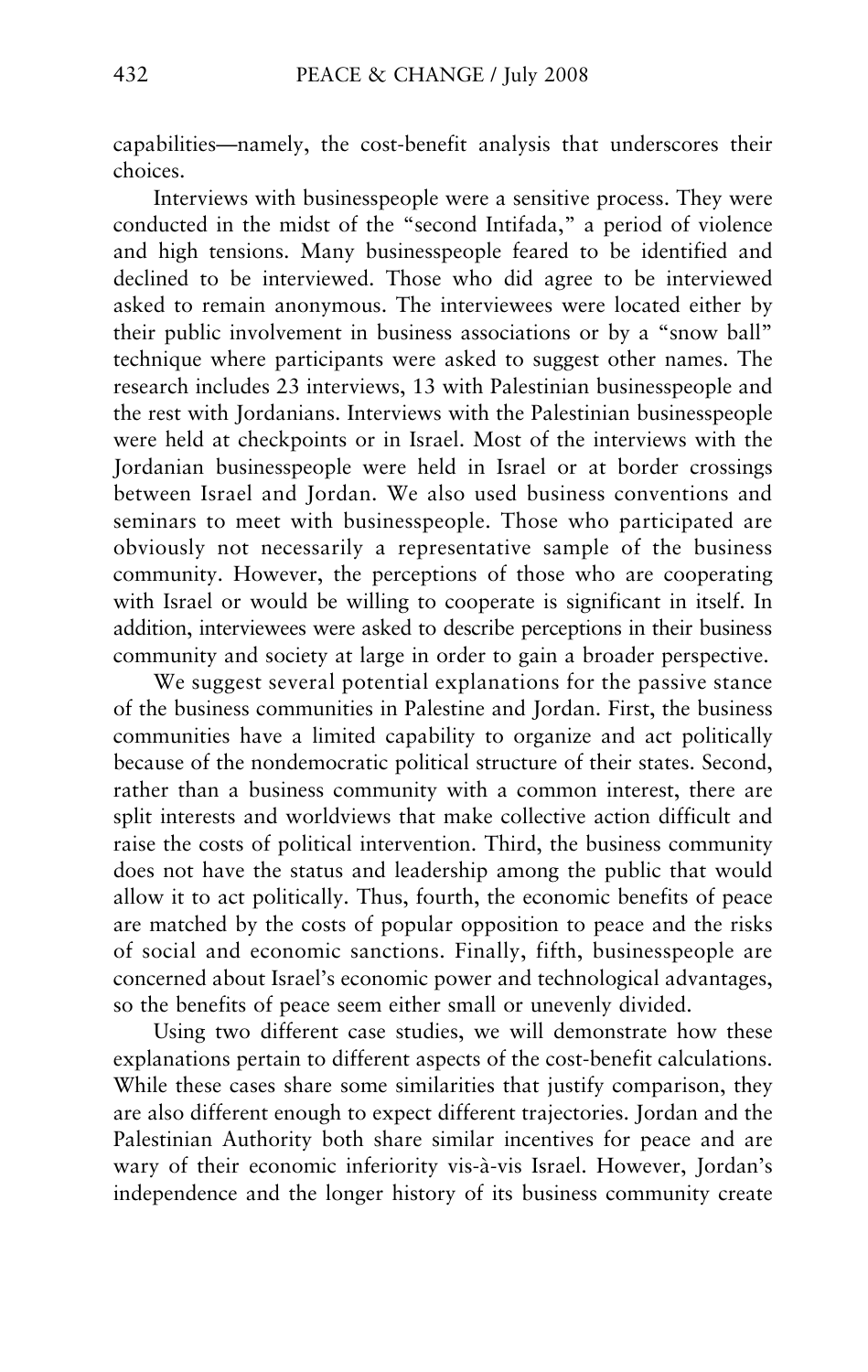different incentives and constraints than those of Palestinian businesspeople. We will return to this discussion in our conclusion.

## BUSINESS AND PEACE—JORDAN AND PALESTINE

Both economies, the Jordanian and Palestinian, could potentially benefit from peace and global integration, so we would expect their business communities to have an interest in peace. The Jordanian economy recovered from a deep recession in the 1990s through a series of political and economic reforms. Since 2000, Jordan has been a member of the WTO. In 2002, it signed a free trade agreement with the United States and has also made agreements with the EU. The main beneficiary of the reforms was the business community, which reaped the profits of economic growth and was expecting increased global integration.

Since 1967, the Palestinian economy has been absorbed into and become dependent upon the Israeli economy. This forced integration was a mechanism of Israeli control of the West Bank and Gaza and largely prevented independent economic development. The business community prior to the Oslo Agreements was rather small and associated with the old elites and small-scale industries. In 1993, the Palestinian economy was in shambles. Heavily dependent upon Israel, it was paying a grave economic price for the uprising of the 1980s (the Intifada) in terms of a decline in productivity, trade with Israel, and employment in Israel. In addition, Palestinian support of Iraq during the Gulf War resulted in the termination of aid from Kuwait and Saudi Arabia, and ended remittance income from Palestinians working in the Gulf, who were deported.<sup>16</sup> After the Oslo Agreements, however, Palestinian businesspeople from abroad came to the West Bank and Gaza, and young entrepreneurs also began operating various economic initiatives.

Liberal prescriptions for peace, especially in Israel, conceived the economic development of the region as the backbone of the peace process. Thus, the vision of the *New Middle East* (henceforth NME), written by Shimon Peres and published in 1993, outlined a vision of a peace project between Israel, the Palestinians, and the wider Arab world. It was based on what was described as a new reality and new possibilities associated with globalization. Within Israel, this concept indicated a paradigmatic shift among policy makers and bureaucrats away from the conceptualization of the conflict as inevitable, permanent, or intractable.17 Accordingly, the NME provided a blueprint for the future of the region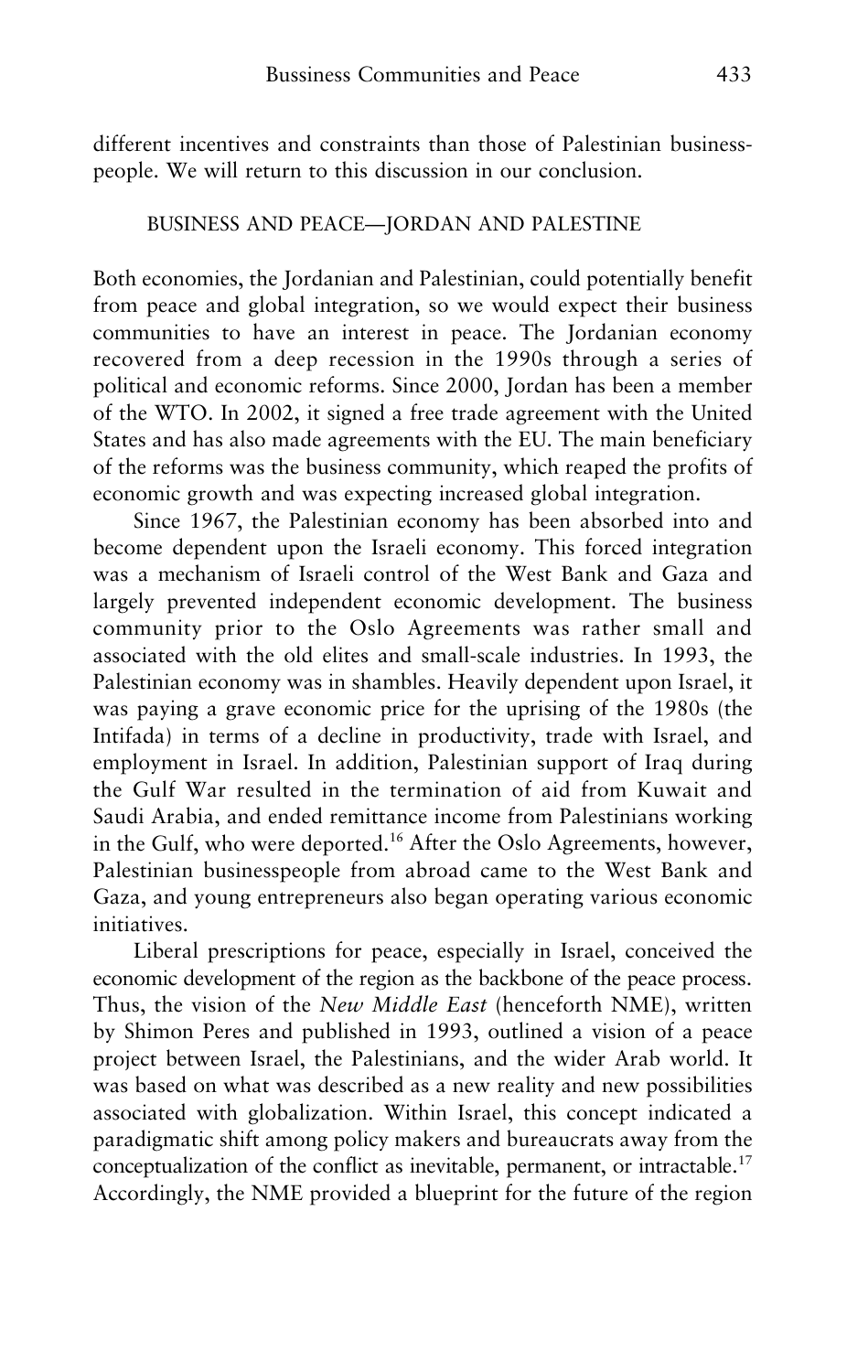based on economic rationality, peace, democracy, cooperation, mutual gain, and general prosperity.

In the past, national relations were contingent on quantitative factors: size of an area, natural resources, population density, locations. Countries competed to own or control these resources.... Toward the end of the twentieth century, relations began to take on a new, qualitative dimension. There was increasing significance in scientific progress, rapid communication, methods of data collection, higher education, artificial intelligence, high technology, and fostering a peaceful environment that creates wealth and goodwill. These are the elements of contemporary power. The scale has tipped in the direction of economics rather than military might. Armies might conquer physical entities, but they cannot conquer qualitative ones. At this stage of the game objects that may be subjected to a military takeover are no longer of value.<sup>18</sup>

Like elsewhere across the globe, according to the NME, borders have become irrelevant in the Middle East, even for the purpose of national defense, which now requires wide-ranging regional arrangements. The continuous focus on borders and territoriality impedes the ability of the Middle East to integrate globally, retards economic development and, as a result, neither pacification nor democratization can happen. The limitations of the economic logic of the NME were soon revealed as the Arab public, and more significantly, the Arab business communities, remained reluctant and aloof from the developments following the peace process. While the Israeli business community showed great enthusiasm toward regional developments, their Arab counterparts did not share their enthusiasm.

The Casablanca Summit that convened in November 1994, a year after the Oslo Accords were signed, brought together more than a thousand businesspeople. Beyond the historic decision to end the Arab boycott of Israel, the summit also set forth common economic goals. The plans included a regional bank, tourism council, chamber of commerce, and a steering committee to implement these ideas. Indeed, the descriptions in the NME written 4 years later by Shimon Peres, which envisioned a regional peace based on mutually beneficial economic cooperation, seemed to be unfolding in reality. In the spirit of the NME, U.S. Secretary of State Warren Christopher, addressing the summit, urged all countries to pursue peace and market economics.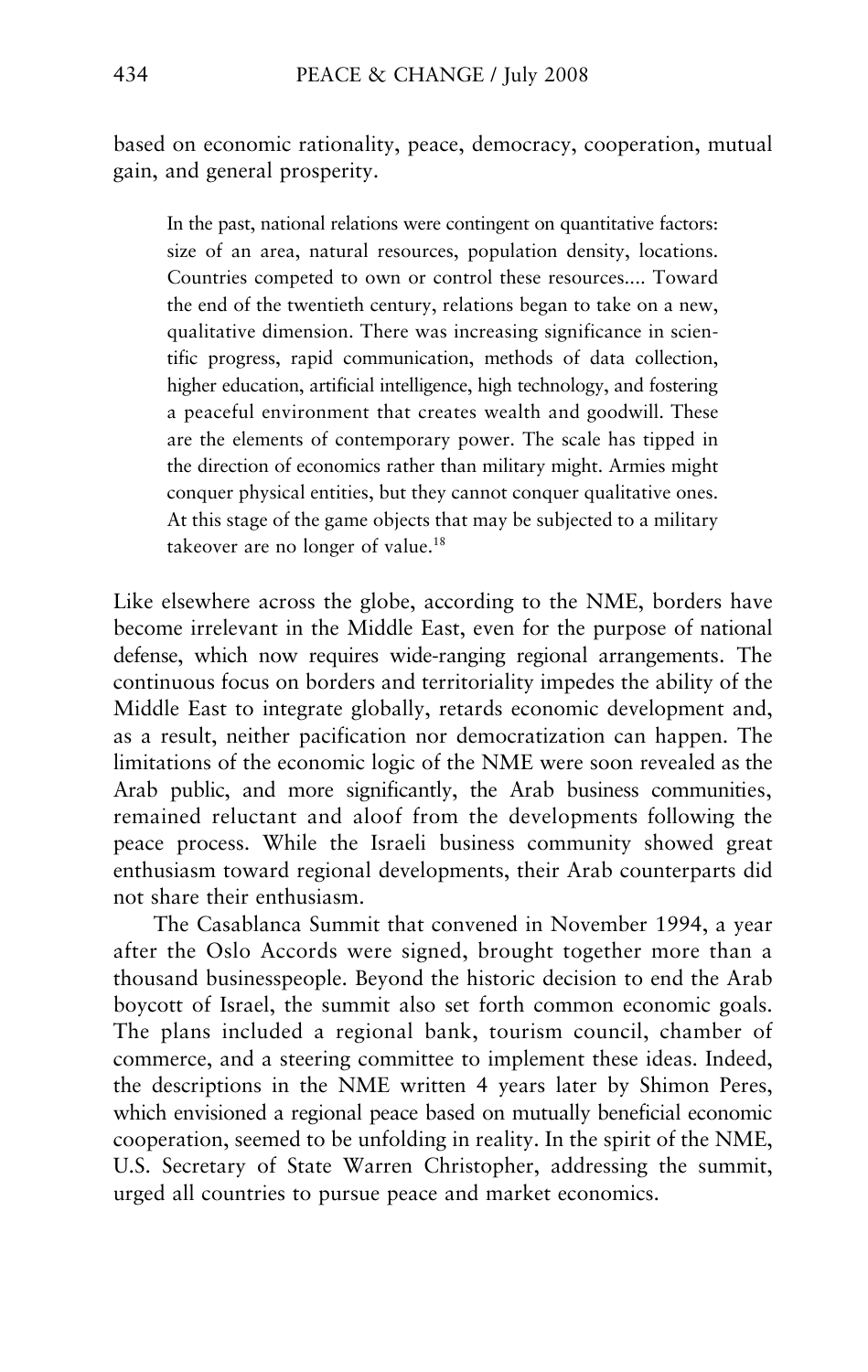If the forces of peace prevail and if governments here adopt free market reforms, the Middle East and North Africa will enjoy an era of economic growth that exceeds anything they have seen in this century. There is no reason why the economic miracles that are transforming parts of Asia, Eastern Europe, and Latin America cannot transform this region. I can foresee a day when the 300 million people of the Middle East and North Africa, so long held by strife and hatred, can finally join the mainstream of international commerce.<sup>19</sup>

Many of the ideas and initiatives that were raised in Casablanca never materialized, but what was also significant to this discussion was the reaction of the Arab businesspeople to the overbearing presence of their Israeli counterparts. In the follow-up summit in Amman, a year later, the Foreign Office advised Israeli businessmen to learn the lessons of Casablanca and tone down their message.20 While Casablanca was a breakthrough in terms of the meeting between Israeli and Arab businesspeople, it was also an indication of the different perceptions and the distance between the business communities.

#### THE JORDANIAN BUSINESS COMMUNITY

The Jordanian business community consists largely of Jordanians of Palestinian descent. It is considered a powerful interest group that has been able to curb the process of democratization and liberalization and to check the growing power of the public sector, dominated by the Bedouin tribe people. Thus, the business community supported economic reforms that included budgetary cuts but opposed wider political reforms. The business community has several organizations that act as interest groups such as the Jordanian Business Association, Jordan Trade Association, Amman Chamber of Industry, and the Federation of Jordanian Chamber of Commerce, which has more than 70,000 members. In spite of the large number of associations and interest groups, the interviewed businesspeople estimated that its political influence is limited to internal matters and is negligible with regard to issues of foreign affairs.

The peace process with Israel raised the question not only of the Jordanian business community's ability to influence the developments but also their stake in the peace process and, consequently, their interest in taking a stand. Some Jordanian businesspeople have made an explicit connection between peace and economic growth. One important Jordanian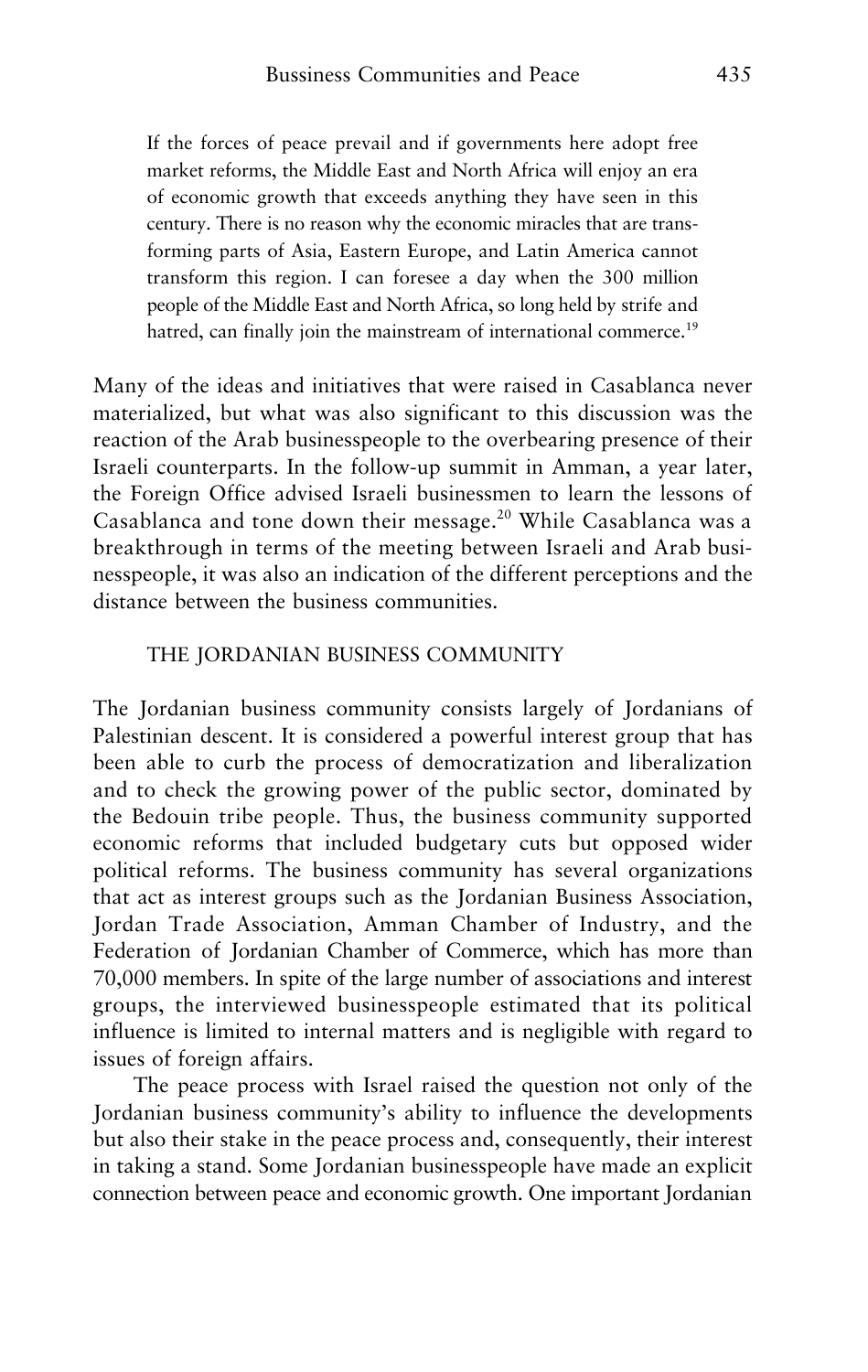businessman, Omar Salah, explained that a "Marshal Plan" associated with the peace process would help the region much more than military efforts.21 Indeed, the American-supported Qualifying Industrial Zones (QIZ) established between Israel and Jordan were joint ventures that enjoyed the privilege of customs-free exports to the United States and supplied jobs to many Jordanians. Also, exports from Jordan to Israel rose from \$13 million in 1996 to \$130 million in 2003.

Businesspeople, however, also had to weigh the risks and costs of political intervention. "[We] were unable to come out of the cold," explained one businessman. "Dealing with Israel was hidden because the political environment did not allow speaking out about the advantages and potential of business and peace."<sup>22</sup> In spite of the establishment of some economic cooperation, and a perception that peace and economic growth are interlinked, there were opposing views within the business community itself. Some in the business community called for putting "values above profits" and urged businesses to refrain from establishing ties with Israel as long as the Palestinian question remained unresolved. Consequently, the voices within the business community that objected to the normalization of relations with Israel stressed both the need to stand by the Palestinians and the uneven benefits of peace.

The Jordanian "man on the street" has not yet seen the promised peace dividends.... Israel cannot remain isolated forever in a fortress mentality and should respect the trade agreements with its neighbors.<sup>23</sup>

Even businesspeople interviewed for this study who had some connection with Israel estimated that only a minority of Jordanian businesspeople would benefit from economic cooperation. Moreover, it was medium-size businesses rather than large businesses that took part in joint Israeli–Jordanian ventures. While active opposition to economic cooperation could be the work of a minority within the business community, it was able to "mark" those involved in business with Israelis and expose them to external condemnation. The peace process with Israel was controversial in Jordan because there was strong opposition to the normalization of relations. When the Israeli–Palestinian process collapsed in 2000, the voices opposing normalization grew stronger, so businesspeople considered ending their cooperation with Israel. As one of them explained, "It is time for the private sector to put pressure and end all forms of cooperation with the Israelis despite the peace treaty with Israel.... There is no more justification for maintaining relations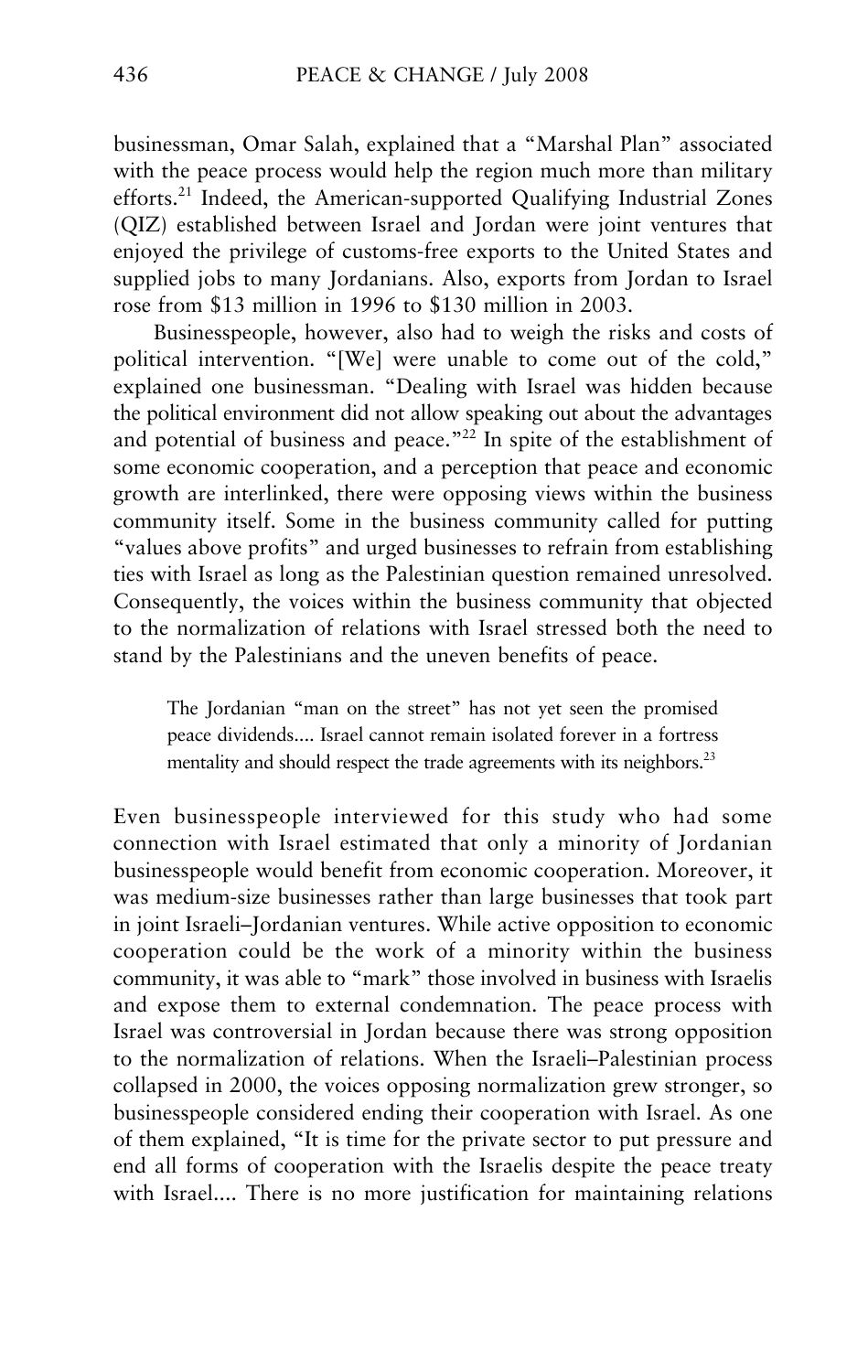with the Israelis.... It is a shame on any industrialist to have any kind of deals with Israeli businessmen."<sup>24</sup>

The major concern of Jordanian businesspeople from the start was the reaction of the public to their cooperation with Israel, so those who did cooperate kept a low profile. The Islamic fundamentalist groups have led the opposition to the peace process and normalization. Their tactics have included not only demonstrations but also, as interviewees indicated, the publication of a blacklist of politicians, academics, and businesspeople who cooperated with Israelis. The opposition also targeted the bar association and the Association of Jordanian Journalists. The link between journalists and the Muslim groups was especially troubling for businesspeople. "People who cooperate with Israel are under immense pressure," explained one businessman. "The danger is that his name will be published and his business will be boycotted." His company, like other companies, continued to do business with Israeli counterparts but kept a low profile about its activity. Many businesspeople came to the conclusion that they could enjoy the benefits of a "cold peace" without taking an active part in the peace process. "Why should they try?" asked a businessman whom we interviewed. "Without talking about peace, working for peace and even without real peace you can do business with Israel ... you know what? You can also do business with Israel without anyone knowing about it."<sup>25</sup>

The debate in the business community was not only about the costs and risks involved in political intervention for peace but also about the actual benefits. Of special concern to the business community was the asymmetry between the Jordanian and Israeli economies and Israel's unfair actions. While the business community and others hoped that peace would bring investment and growth, it was feared that Israel would receive the largest share of the benefits. When in fact this did happen, Jordanian politicians and businesspeople expressed their disappointment and frustration.

We injected our people with high expectations ... now our people are asking: what is the point of peace? There are many agreements to be worked out, but the other side (Israel) is slow to implement the agreements  $\dots$  our hopes have been dashed many times.<sup>26</sup>

Until today Israel is not playing it fairly. They cannot have their cake and eat it.... Israel is not giving us access to its markets. More importantly to the Palestinian market, they are not allowing free trade with the Palestinians, Jordan's own natural market.<sup>27</sup>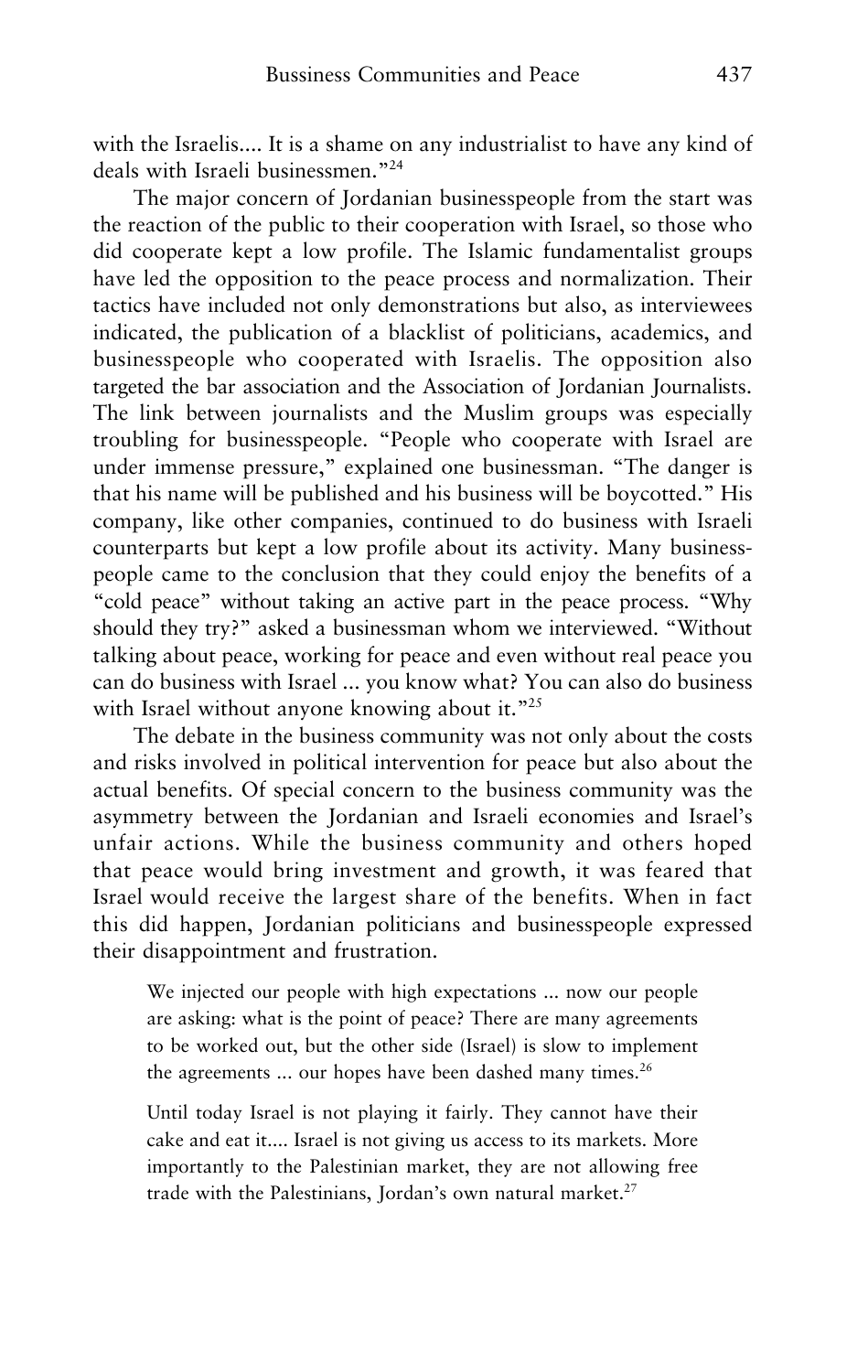Jordan was taken for granted by Israel. The peace treaty could have brought many more mutual benefits.<sup>28</sup>

Jordanian businesspeople, therefore, were not only concerned by the asymmetry but also frustrated with Israeli policy. Some interviewees argued that Israel is preventing Jordan from entering the Palestinian market, which they described as an "Israeli captive market" and were not convinced by Israel's security-based arguments about preventing direct access to the Palestinian territories.

The costs and risks of political intervention in the peace process were perceived as high for Jordanian businesspeople and the benefits of peace uncertain or unevenly divided. Consequently, businesspeople were not only reluctant to take part in the political aspects of the process and speak out for peace but also preferred to keep economic cooperation they engaged in with Israel quiet in order to minimize the risks.

### THE PALESTINIAN BUSINESS COMMUNITY

The motivation of the Palestinian business community for peace was stronger than that of the Jordanian, as the need for regional peace and the economic costs of the conflict for it were greater and more explicit. Gradually, it was believed, peace could lead the Palestinians from dependence on Israel to economic cooperation and independence. The chair of the Palestinian Chamber of Commerce in Bethlehem explained that these developments were already evident between 1995 and 2000 when about 9,000 new businesses, providing many new employment opportunities, were opened in the territories. In addition, the number of students in the territories in those years grew from 26,000 to 78,000, bank branches increased from 30 to 122, and hotels in the city rose from 12 to 28.29

For the business community it was clear that economic development depends on peace, a message also conveyed to the government. "We, the people of the economic private sector in the West Bank and the Gaza Strip know, and we say that to the government, that peace with Israel is necessary to improve the economic situation in the future ... in spite of all difficulties we continue to invest because we believe that if we will not invest we will make it easier for the Palestinian extremists."30 Interviews with Palestinian businesspeople indicated that they believe the peace process will benefit the Palestinian people at large so, as with their Israeli counterparts, economic motivations match patriotic ideology.<sup>31</sup>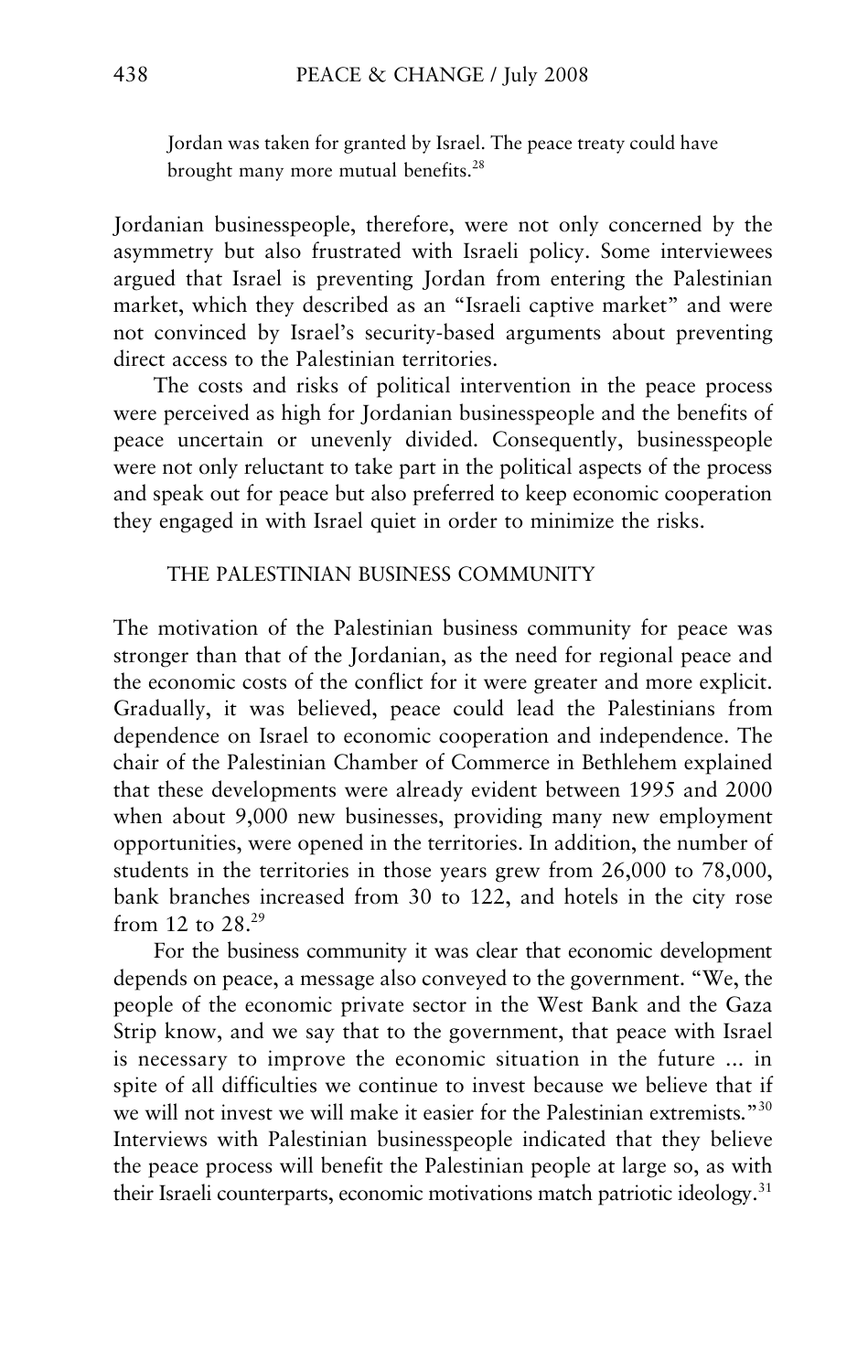However, like the Jordanian businesspeople, their ability to operate was conditioned by the political context, internally, through their political leverage and, externally, by the development of the peace process.

The establishment of the Palestinian entity in 1993 and the turbulence since has given the Palestinian business community little chance to organize effectively for collective political action. Consequently, their political influence, as the businesspeople themselves admit, remained limited and often local. The Chamber of Commerce, Industrialists Union, Palestinian Trade Center, and the Palestinian Investment Promotion Agency link together many businesspeople but lack organizational and political power. Businesspeople described themselves as passive and their institutions as ineffective: "The institutions of the private sector ... are not functioning as expected of them. They are characterized by an attitude of indifference and bitterness. The people of these institutions will tell stories of the Israeli Defense Force wrongdoings and how difficult it is to move commodities from one point to another."<sup>32</sup>

The relationship between the business elite and the political elite has been weak during the occupation and during the uprising that began in 1987 (the Intifada). However, a younger generation of businesspeople who came after Oslo are perceived to have a little more influence. Businesspeople also have limited influence vis-à-vis the bureaucracy and, more importantly, the public at large. The ability of the business community to influence public opinion is negligible, as businesspeople themselves admit that the public does not perceive them as a group whose opinion has to be considered beyond their economic activities. Businesspeople acknowledge this fact, as one of the interviewees explained: "In Palestine, we are big people in business but very small people in politics."33 The perception of their weakness vis-à-vis politicians, bureaucrats, and society in general has led businesspeople to organize and cooperate directly with Israelis. This outreach was often matched by Israel, which granted Palestinian businesspeople a special status that allowed them to travel to Israel and abroad when other Palestinians, including politicians, were under closure.

While there is internal opposition to peace within the Palestinian business community, unlike the Jordanian case, this opposition is almost insignificant because of the dependence of the Palestinian economy on Israel and Israel's control of the borders. Consequently, an economic boycott of Israel is all but impossible so that the business community supports economic cooperation as well as the peace process, which supposedly would open up closed borders. Businesspeople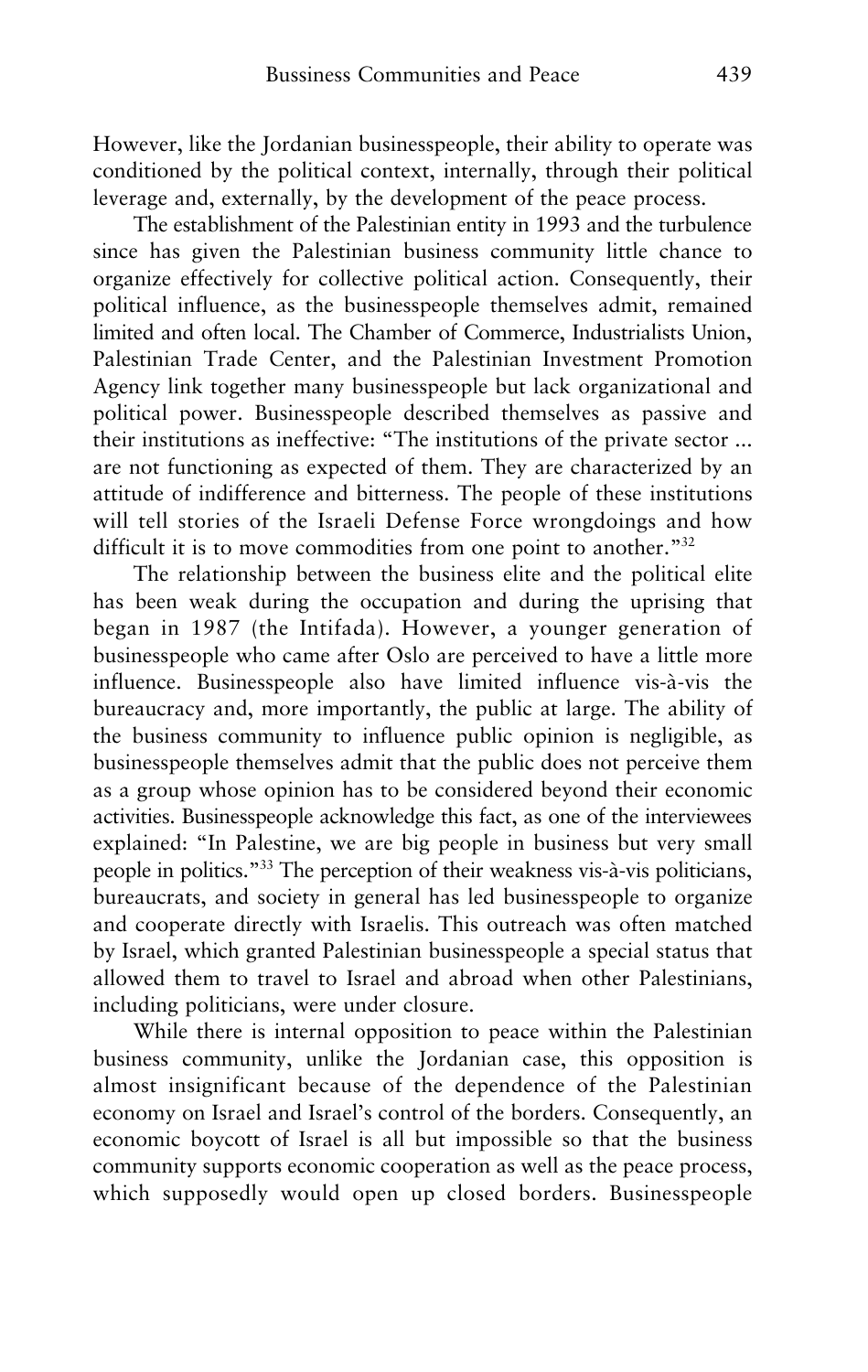interviewed estimated that less than 10 percent of the business community is against peace either because of a specific economic interest or because of political, ideological, or "irrational" motivations. In the longer run, Palestinian businesspeople and policy makers believe that the Palestinian economy must free itself from Israeli domination, but this goal cannot be achieved at this stage.

The costs and risks of economic cooperation with Israel were considered small until 2000 because businesspeople believed their economic operations were publicly perceived as professional and legitimate. The belief in the necessity to cooperate with Israel was shared by the public so that business cooperation entailed little condemnation and risk. However, active and open support of the peace process was a different matter that could entail sanctions, especially as the peace process lost much of its public support. As a result, the political support of businesspeople for the peace process became limited to private conversations with family and friends. Some explained that they refrain from politics in order to keep their businesses intact. Others explained that businesspeople simply do not believe that they can influence the outcome: "The private sector institutions and Palestinian businesspeople have trouble in their relation with the Palestinian Authority. Unlike the respect businesspeople enjoy from the Palestinian public, the Palestinian Authority does not take them seriously[;] they are considered marginal and negligible."34

Businesspeople became more concerned about their public profile after the violent outbreaks of 2000, and even economic cooperation with Israel was perceived as more risky. Many of the businesspeople interviewed believe that while they are generally respected among the public, there are times when they are suspected of putting their personal business interests before the national-collective interest, and, consequently, their businesses and social standing are at risk. One interviewee even expressed concern that in the current anarchy, the danger was even greater: "What would prevent someone who decides that I cooperate with Israel because he sees that I promote peace from ruining my business or physically hurting me? Where are the police? Where is the law? Who will protect me?"

The benefits of peace, and more so their distribution, have also become a source of debate. Like the Jordanians, many Palestinians believe that cooperation generally benefits Israel. Indeed, some accuse Israel of using the Palestinians' economic dependence to purposely hurt the Palestinian economy or promote other interests, like economic cooperation with Jordan. "When Israel decides to import fresh agricultural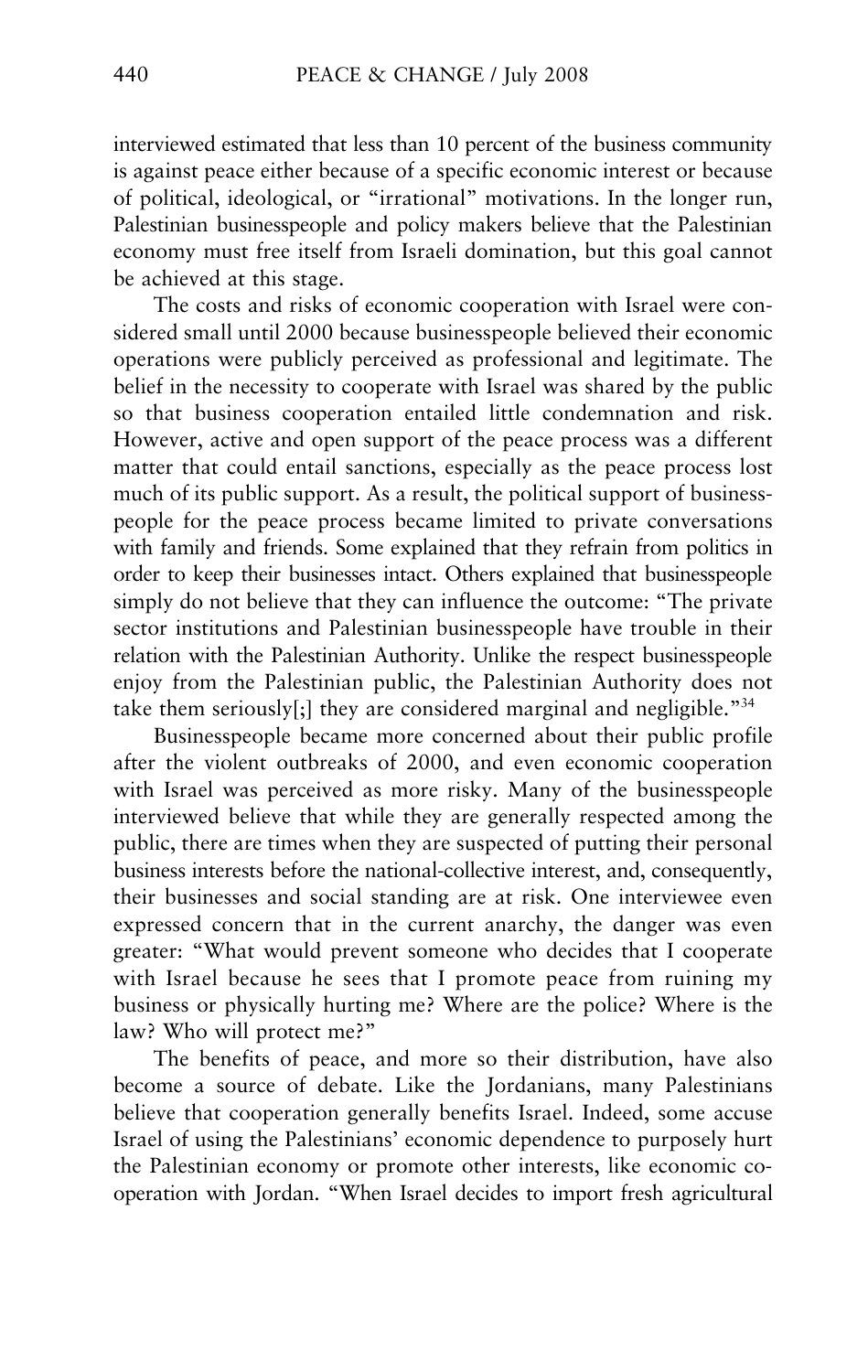products, it will give top priority to Jordanian products.... Israel will do its best to offer access and facilities to enable the Jordanian products [also] to reach the self-rule [Palestinian] areas."<sup>35</sup> More importantly, Palestinians argued that lobby groups in Israel, like farmers, are able to pressure the government to prevent competition from Palestinians. The conclusion of those Palestinian businesspeople was that Palestine should not sever its ties with Israel, but should strive for independence.

Palestinian economic priorities were generating employment; improving production capacity, especially in agriculture and industry, through heightened investments; enhancing private-sector growth; improving the quality of education, training, and health; and ending the dependency on Israel.36 The economic protocol between Israel and the Palestinian Authority, known also as the Paris Agreement, was signed in April 1994. The agreement, largely backed by the Israeli business community, iterated principles of market economics where the two sides agreed on coordinated import taxes, monetary policy, direct taxation, flows of labor, and open borders for industrial and agricultural produce with limits on quantities of six agricultural products. Despite the reciprocal language of the agreement, according to critics it was structurally favorable for Israel.<sup>37</sup> Regardless of its merits and shortcomings, the economic agreement was short-lived. Even by March 1993, prior to the agreement, Israel was responding to terrorist attacks by closing the territories. These measures continued after the agreement, so that a vicious cycle of terrorist attacks and closures made the free movement of labor and goods set forth in the agreement into a dead letter. With government permission, Israeli industrialists, farmers, and developers replaced Palestinian laborers with foreign laborers.<sup>38</sup> Since Israel retained authority over all the borders, the closure of the territories, and particularly the limits on labor movements, was a hard blow to the Palestinian economy.

Palestinian businesspeople blame Israel not only for excessive security demands and measures that hurt the Palestinian economy but also, like the Jordanians, for unfair practices. The mobile phone company Paltel provides an example of the difficulties of Palestinian businesses. Not only does Israel control the airwaves, but Israeli companies also enter the Palestinian market, disregarding its authority and licensing of products. "We are facing illegal competition from Israeli companies that operate in the West Bank and Gaza. These companies control wavelengths and therefore can operate in the Palestinian territories without authorization."39 These complaints have reached Palestinian President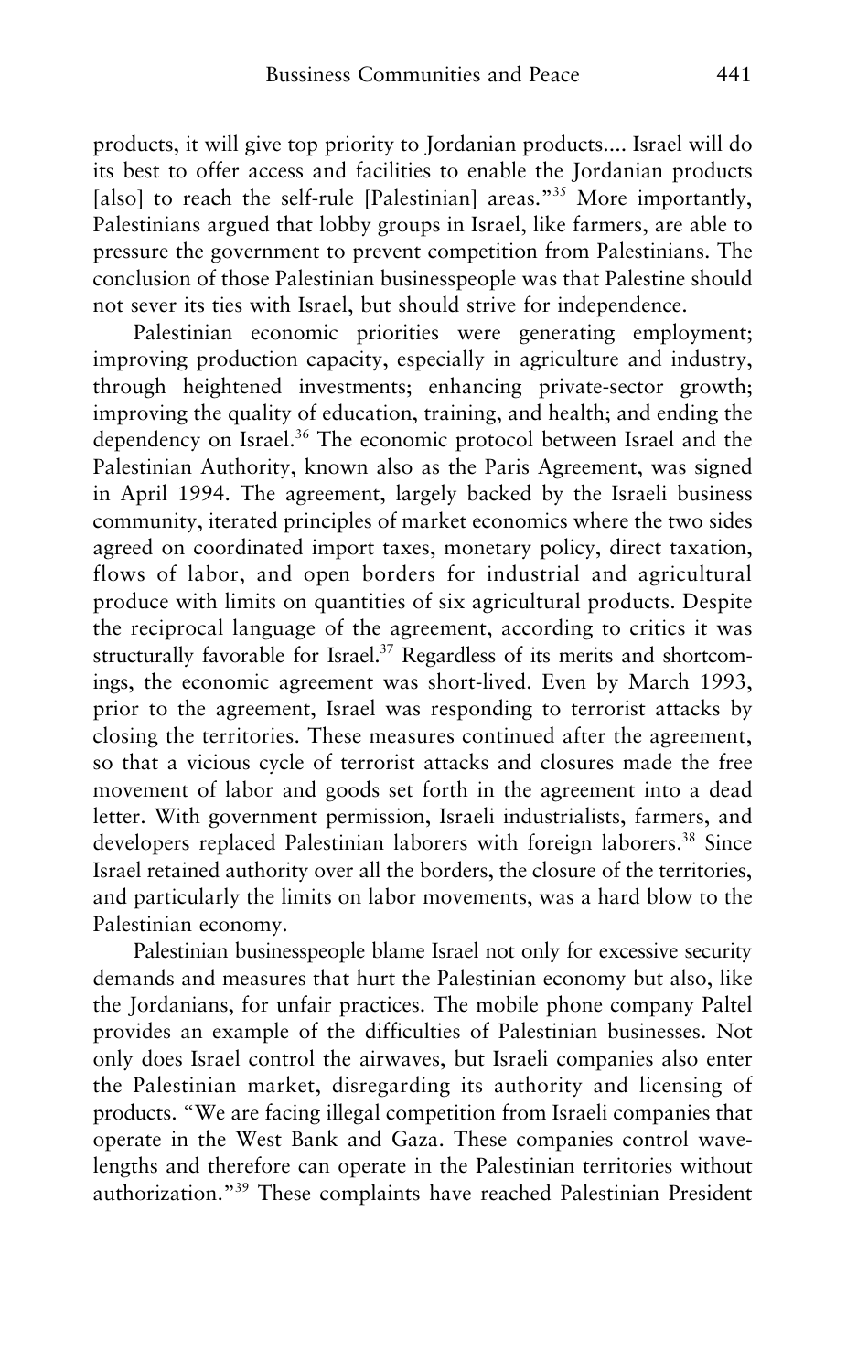Abu-Mazen, who called on Israel to stop the operation of the Israeli mobile companies and accused Israel of obstructing Palestinian economic development.

Not only has the peace process not mitigated economic hardship for the majority of Palestinians, their economic situation has even grown worse, particularly in comparison to the booming Israeli economy. The policy of closures almost tripled the unemployment rate in the West Bank and Gaza between 1991 and 1996, from 11 to 28 percent. Following the total closure of March–April 1996, 66 percent of the Palestinian labor force was either unemployed or severely underemployed. Trade was adversely affected by the closure, with the closing of Israeli markets for Palestinian exports and the severing of ties between Gaza and the West Bank. The overall result has been a severe decline of per capita GNP by approximately 30 percent since 1993. The rate of real wages declined by 38 percent between 1992 and 1994 and fell an additional 15 percent between the end of 1995 and the end of 1997.40 The overall economic situation has made it all the more difficult for the business community to argue for the economic virtues of peace, and, consequently, the motivations of businesspeople to take a political stance for peace were diminished.

#### BUSINESS AND PEACE

Overall, businesspeople interviewed for this work have expressed a desire for peace but their avoidance of political action to support peace arose from the difficulty of organizing and particularly from the cost-benefit calculations. Both communities found political organization difficult. The Jordanian business community was better organized than the Palestinian, was more connected to the political elite, and had more political influence. However, the Jordanian business community not only faced more formidable opposition to peace and cooperation with Israel from the general public but was also split from within over the question of cooperation. In Palestine, cooperation with Israel was acceptable because almost all factions recognized there was little choice in the matter. However, while businesspeople cooperated with Israel, they refrained from supporting the peace process itself, which was more controversial, especially since October 2000.

To the organizational difficulties, therefore, were added the risks of political involvement and its perceived costs. Businesspeople were concerned about economic and social sanctions from the public, who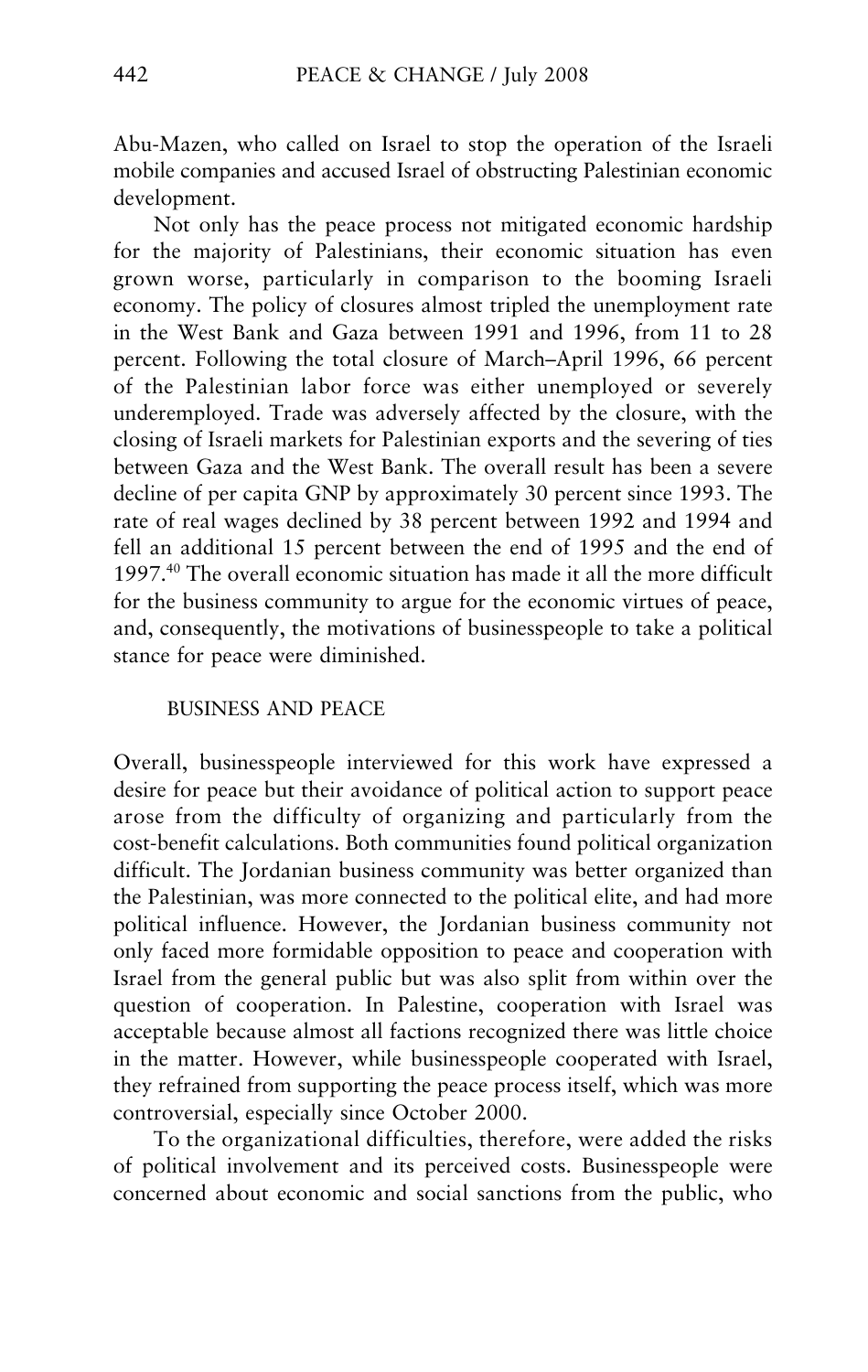would punish them if they supported peace. Accordingly, businesspeople attempted to assess the public's attitude before they decided to organize and act. In Jordan, internal opposition within the business community and among other elites has made participation and support more difficult. Interest groups and organizations who objected to peace exerted influence by providing information to the public about those involved in the peace process and, by so doing, raised the risks and costs of pro-peace political involvement. In Palestine, initially the risks were low, but this situation changed after the violent collapse of the Oslo process and the subsequent anarchy in the territories.

While the considerations above relate to the costs of political involvement, the benefits of peace were the other side of the equation. Concern emerged among both the Palestinian and Jordanian business communities that cooperation with Israel would lead to Israeli domination. This concern was based on the asymmetry between the Israeli economy and the Palestinian and Jordanian economies, and the perception that Israel would reap the benefits of economic cooperation and not share the "peace dividends" with its neighbors. Unlike the Jordanians, the Palestinian businesspeople have little choice in cooperating with Israel, but, like the Jordanians, they have limited incentives to risk openly supporting peace. In addition, the Palestinian business community has less political influence because the Palestinian Authority is not dependent on business performance and, consequently, pays scant attention to business' needs and concerns. Accordingly, Palestinian businesspeople cooperate with Israel, often because they have no choice, but this cooperation does not translate into active support of the peace process.

#### **CONCLUSION**

The business communities in Jordan and Palestine perceived the risks and costs of political involvement to be greater than the benefits of peace and believed their ability to impact the process was limited. In this assessment, they were different from their self-confident Israeli business community counterparts, who believed peace would improve everyone's economic development. Israeli businesspeople also believed, even if for a limited period, in their ability to act collectively to influence, if not lead, the transformation of state and society. Accordingly, the business community was quick to lend its support through its organization to the peace process and stand beside the government. Conversely, Palestinian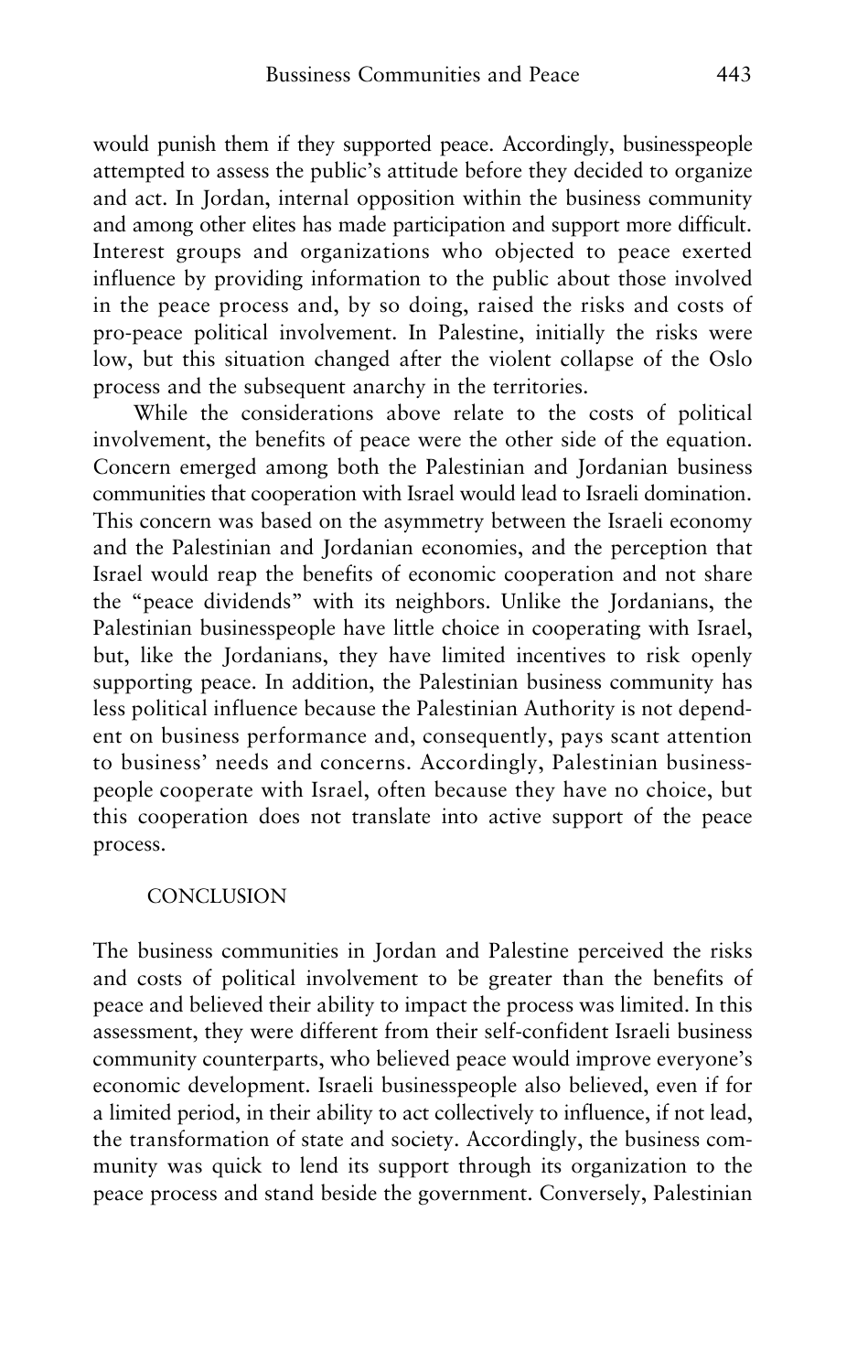and Jordanian businesspeople who expected a profit from peace but were unwilling to pay the costs of political involvement found ways to cooperate with Israelis, but they often kept a low profile. These sporadic individual actions did not amount to a coherent and open position of the business community in support of peace.

It has been argued above that the power of business as measured by its ability to influence outcomes is not predetermined. In some instances business has the ability to lead politics, but in many instances, like peace processes, business tends to follow the political developments and can at most influence their trajectory. Thus, specific interactions between business and politics vary in the nature of specific national political-bureaucratic structures, the perceived importance of the issues at stake, the scope of influence and legitimacy of the business community and the strategies it employs to achieve its goals. Moreover, when it comes to questions such as peace, the interaction between business and politics is wider, involving not only political elites but also the public at large. In such cases, it is not just the power of the business community in terms of available resources or its ability to influence the government that is important, but also its hegemony, in other words, its ability to lead society in a desired direction. Where the risks of involvement are high and the benefits are uncertain, as the case studies above demonstrate, businesspeople and the business community will avoid taking the lead and disappoint those who count on the pragmatic power of business to change political outcomes.

#### NOTES

1. Guy Ben-Porat, *Global Liberalism, Local Populism, Peace and Conflict in Israel and Northern Ireland* (Syracuse, NY: Syracuse University Press, 2006). Gershon Shafir, "Business in Politics: Globalization and the Search for Peace in South Africa and Israel/Palestine," *Israel Affairs*, 3 (1998); Gershon Shafir and Yoav Peled, "Peace and Profits: The Globalization of Israeli Business and the Peace Process," in Gershon Shafir and Yoav Peled, eds., *The New Israel: Peacemaking and Liberalization* (New York: Westview Press, 2000).

[2. UN Press Release: SC/8058, http://www.un.org/news/press/docs/2004/](http://www.un.org/news/press/docs/2004/sc8058.doc.htm) sc8058.doc.htm (April 15, 2004).

3. Mats Berdal and David Malone, *Greed and Grievance: Economic Agendas in Civil Wars* (Boulder, CO: Lynne Rienner, 2000).

4. Andreas Wegner and Daniel Mockli, *The Untapped Potential of the Business Sector* (Boulder, CO: Lynne Rienner, 2003).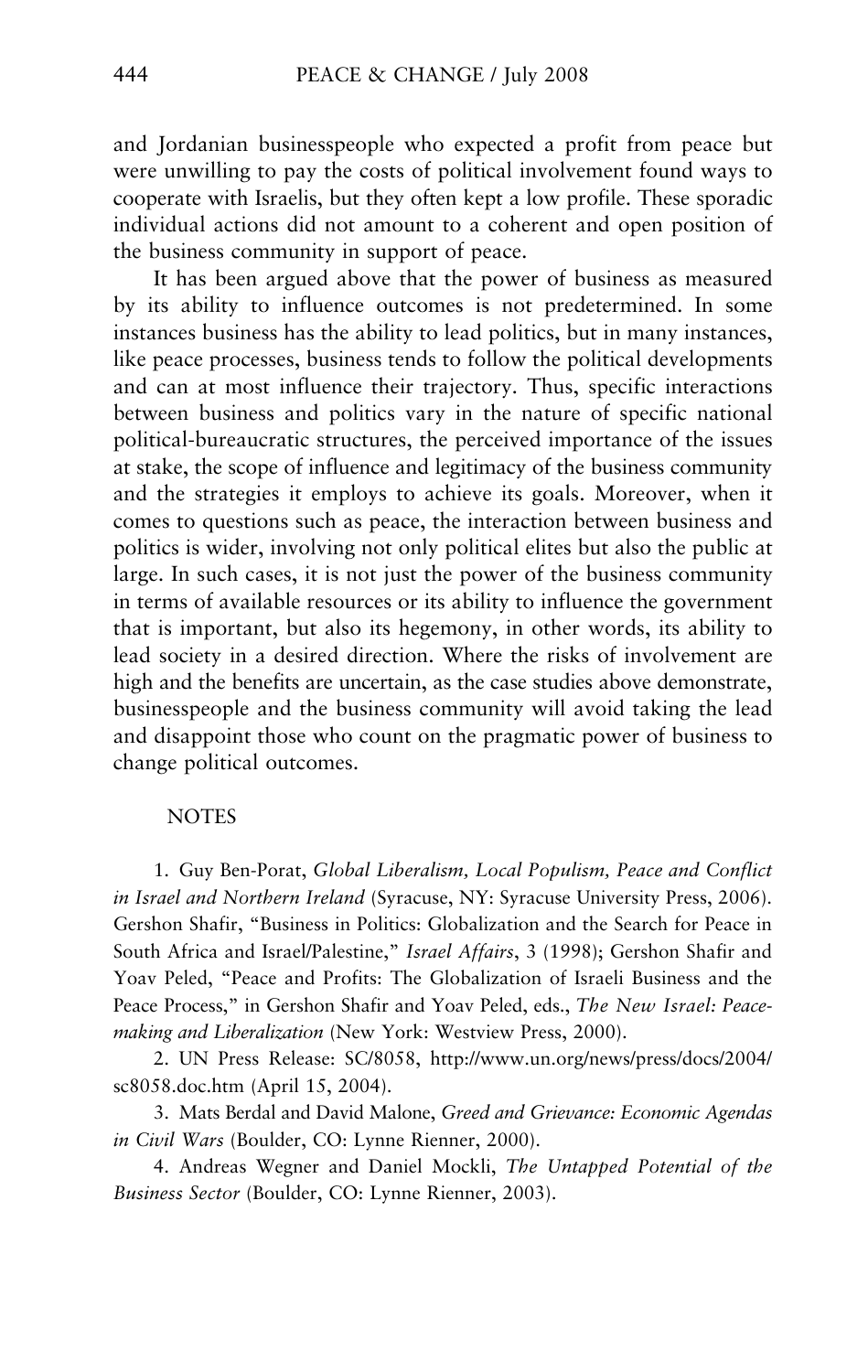5. Steve Chan, "Grasping the Peace Dividend: Some Propositions on the Conversion of Swords into Plowshares," *International Studies Quarterly*, 39 (1995); Denis O'Hearn, "Peace Dividends, Foreign Investment, and Economic Regeneration: The Northern Irish Case," *Social Problems*, 47/2 (2000): 180– 200; Paul Schroeder, "The New World Order: A Historical Perspective," *The Washington Quarterly*, 17/2 (1994): 25–43.

6. See for example Kathleen Schwartzman and Kristie Taylor, "What Caused the Collapse of Apartheid?" *Journal of Political and Military Sociology*, 27 (1999): 109–139.

7. O'Hearn, "Peace Dividends, Foreign Investment, and Economic Regeneration: The Northern Irish Case"; Gershon Shafir, "Business in Politics: Globalization and the Search for Peace in South Africa and Israel/Palestine," *Israel Affairs*, 3 (1998); Shafir and Peled, "Peace and Profits: The Globalization of Israeli Business and the Peace Process."

8. Robert Dahl and Charles Lindblom, *Politics, Economics and Welfare* (Chicago: University of Chicago Press, 1976).

9. For a review see David Vogel, *Kindred Strangers, The Uneasy Relationship between Politics and Business in America* (Princeton: Princeton University Press, 1996); Graham Wilson, *Business and Politics, A Comparative Introduction* (London: Macmillan, 1985).

10. Guy Ben-Porat, "Between Power and Hegemony: Business Communities in Peace Processes," *Review of International Studies*, 31/2 (2005): 325–348.

11. Michael McFaul, "A Precarious Peace: Domestic Politics in the Making of Russian Foreign Policy," *International Security*, 22/3 (1997): 5–35.

12. Gershon Shafir, "Business in Politics: Globalization and the Search for Peace in South Africa and Israel/Palestine," *Israel Affairs*, 5/2 (1998): 102–119.

13. Mark Mizruchi, *The Structure of Corporate Political Action* (Cambridge, MA: Harvard University Press, 1992); John Kingdom, *Agendas, Alternatives, and Public Policies* (Chicago: Scott, Foresman & Company, 1984), 51.

14. David Vogel, *Kindred Strangers*: *The Uneasy Relationship between Politics and Business in America* (Princeton, NJ: Princeton University Press, 1996), 11.

15. Kingdom, *Agendas, Alternatives, and Public Policies*, 55–56.

16. Sara Roy, "The Palestinian Economy after Oslo," *Current History*, 97 (1998), 19–26.

17. Ben-Porat, "Between Power and Hegemony: Business Communities in Peace Processes," *Review of International Studies*, 31/2 (2005): 325–348.

18. Shimon Peres, *The New Middle East* (New York: Holt, 1993), 46.

19. Christopher Warren, "Building the Structures of Peace and Prosperity in the New Middle East" (speech delivered at the Casablanca Summit, October